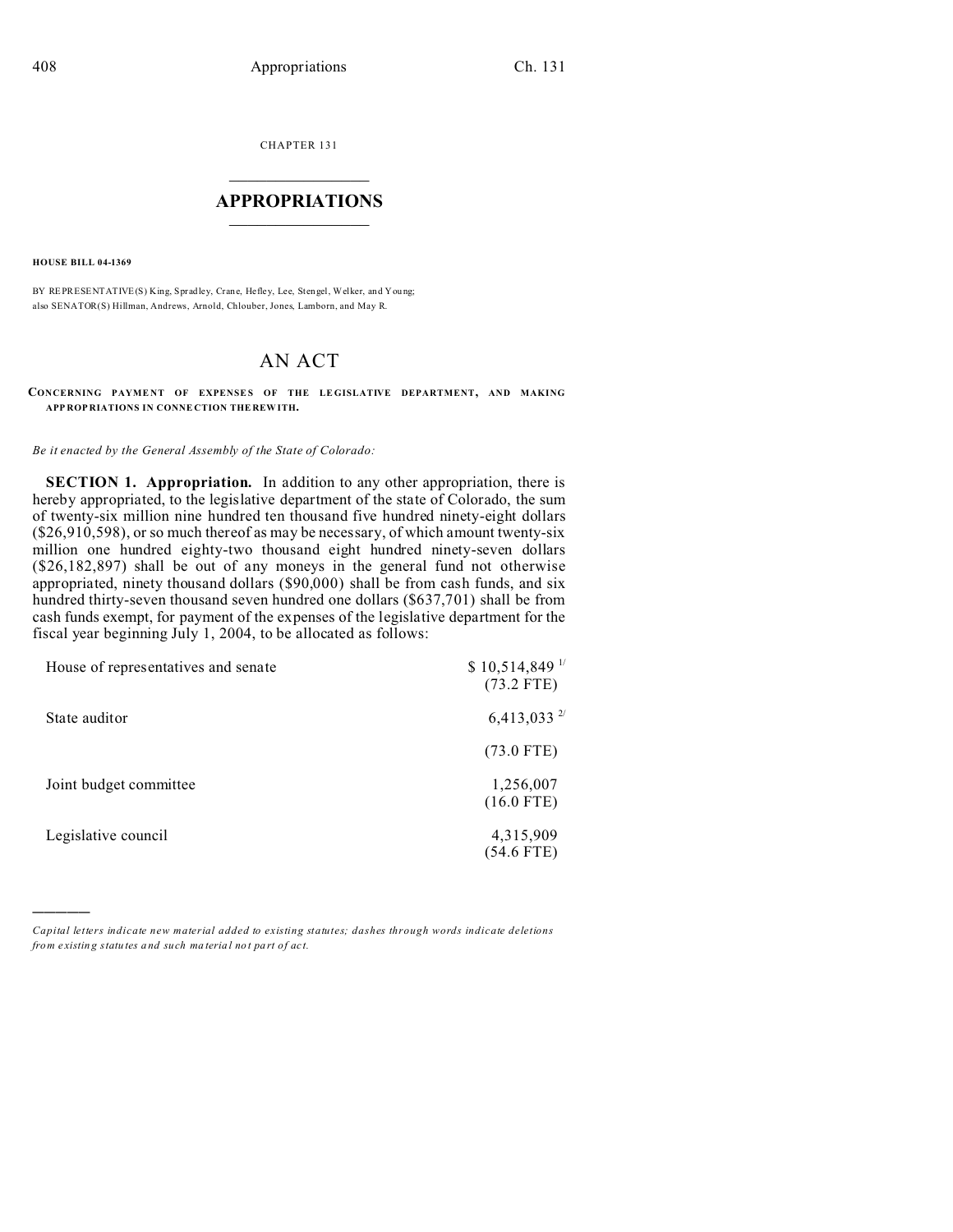| Ch. 131                     | Appropriations | 409            |
|-----------------------------|----------------|----------------|
| Committee on legal services |                | 4,410,800 $3/$ |
|                             |                | $(56.0$ FTE)   |

Total legislative department \$26,910,598

- $1/2$  Of this amount, \$90,000 is appropriated out of cash funds generated by the sale of bill boxes and legislative directories and \$10,424,849 is appropriated out of the general fund. In addition, it is the intent of the general assembly that, of this amount, any moneys budgeted for special session costs during the 2004-05 fiscal year that are not expended for this purpose during the 2004 interim, as well as any other moneys that are estimated to be unexpended by the close of the 2004-05 fiscal year, shall be expended for legislative aides during the 2005 regular session. The executive committee of legislative council shall determine the amount of moneys available for expenditure for legislative aides no later than December 1, 2004, however, the total amount of moneys expended for legislative aides during the 2005 session shall not exceed \$405,900.
- <sup>2/</sup> Of this amount, \$5,775,332 is appropriated out of the general fund, \$550,000 is appropriated out of cash funds exempt received from various departments for audits, and \$87,701 is appropriated out of cash funds exempt received from the agencies audited under the provisions of tobacco settlement programs pursuant to section 2-3-113 (7), Colorado Revised Statutes.
- 3/ In addition, it is anticipated that, during the 2004-05 fiscal year, the tax levy on civil actions provided for in section 2-5-119, Colorado Revised Statutes, will return approximately \$250,000 to the general fund to offset expenses of the revision of statutes by the office of legislative legal services.

**SECTION 2.** Section 2 of chapter 426, Session Laws of Colorado 2003, is amended to read:

Section 2. **Appropriation.** In addition to any other appropriation, there is hereby appropriated, to the legislative department of the state of Colorado, the sum of twenty-six million eighty-one thousand seven hundred six dollars (\$26,081,706), or so much thereof as may be necessary, of which amount twenty-four million eight hundred thirty-seven thousand nine hundred forty-nine dollars (\$24,837,949) shall be out of any moneys in the general fund not otherwise appropriated, ninety thousand dollars (\$90,000) shall be from cash funds, and one million one hundred fifty-three thousand seven hundred fifty-seven dollars (\$1,153,757) shall be from cash funds exempt, for payment of the expenses of the legislative department for the fiscal year beginning July 1, 2003, to be allocated as follows:

| House of representatives and senate | $$10,036,070$ <sup>1</sup> /<br>$9,744,945$ <sup>1/</sup><br>$(73.2$ FTE) |
|-------------------------------------|---------------------------------------------------------------------------|
| State auditor                       | $6,612,976$ <sup>2/</sup><br>$6,566,396$ <sup>2/</sup>                    |
|                                     | $(73.0$ FTE)                                                              |
| Joint budget committee              | <del>1,190,793</del><br>1,183,340                                         |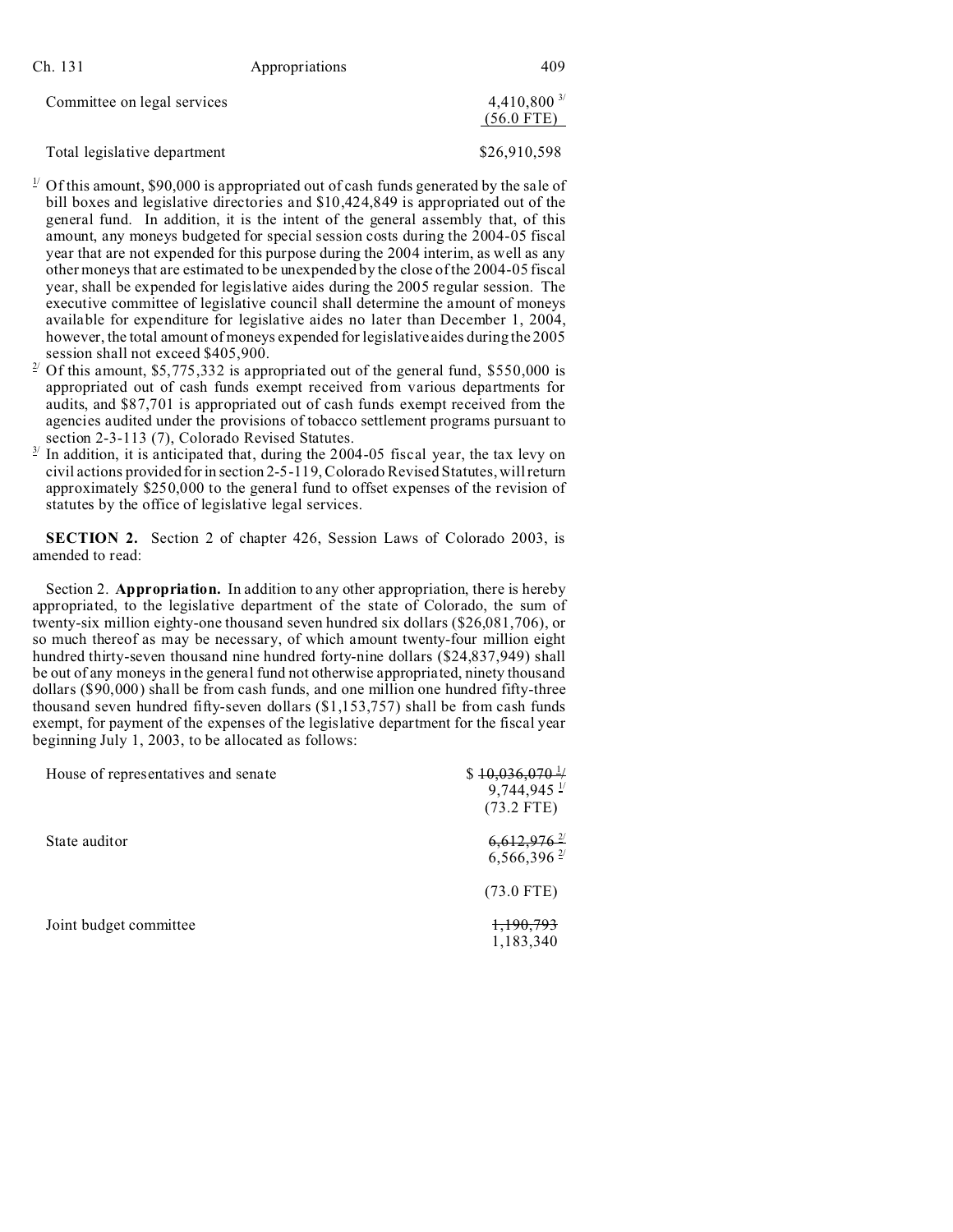| 410                          | Appropriations | Ch. 131                                                              |
|------------------------------|----------------|----------------------------------------------------------------------|
|                              |                | $(16.0$ FTE)                                                         |
| Legislative council          |                | 4,121,032<br>4, 113, 579<br>$(54.6$ FTE)                             |
| Committee on legal services  |                | $4,120,835$ <sup>3/</sup><br>4,473,446 $\frac{3}{2}$<br>$(56.0$ FTE) |
| Total legislative department |                | \$26,081,706                                                         |

- $\frac{1}{2}$  Of this amount, \$90,000 is appropriated out of cash funds generated by the sale of bill boxes and legislative directories and \$9,946,070 \$9,654,945 is appropriated out of the general fund. It is the intent of the general assembly that, of this amount, any moneys budgeted for special session costs during the 2003-04 fiscal year that are not expended for this purpose during the 2003 interim be expended for legislative aides during the 2004 regular session. The executive committee of legislative council shall determine the amount of moneys available for expenditure for legislative aides no later than December 1, 2003.
- Of this amount,  $\frac{25,459,219}{2,5412,639}$  is appropriated out of the general fund, \$550,000 is appropriated out of cash funds exempt received from various departments for audits, \$500,000 is appropriated out of cash funds exempt received from the department of human services for evaluation of the works program pursuant to section 26-2-723, Colorado Revised Statutes, and \$103,757 is appropriated out of cash funds exempt received from the agencies audited under the provisions of tobacco settlement programs pursuant to section 2-3-113 (7), Colorado Revised Statutes.
- $3<sup>3</sup>$  In addition, it is anticipated that, during the 2003-04 fiscal year, the tax levy on civil actions provided for in section 2-5-119, Colorado Revised Statutes, will return approximately \$250,000 to the general fund to offset expenses of the revision of statutes by the office of legislative legal services.

**SECTION 3.** 1-40-124.5 (3), Colorado Revised Statutes, is amended to read:

**1-40-124.5. Ballot information booklet.** (3) (a) There is hereby established in the state treasury the ballot information publication and distribution revolving fund. EXCEPT AS OTHERWISE PROVIDED IN PARAGRAPH (b) OF THIS SUBSECTION (3), moneys shall be appropriated to the fund each year by the general assembly in the annual general appropriation act. All interest earned on the investment of moneys in the fund shall be credited to the fund. Moneys in the revolving fund are continuously appropriated to the legislative council of the general assembly to pay the costs of publishing the text and title of each constitutional amendment, initiated or referred measure, or part of a measure, and the text of a referred or initiated question arising under section 20 of article X of the state constitution, as defined in section 1-41-102 (3), in every legal newspaper in the state, as required by section 1-40-124, and the costs of distributing the ballot information booklet, as required by subsection (2) of this section. Any moneys credited to the revolving fund and unexpended at the end of any given fiscal year shall remain in the fund and shall not revert to the general fund.